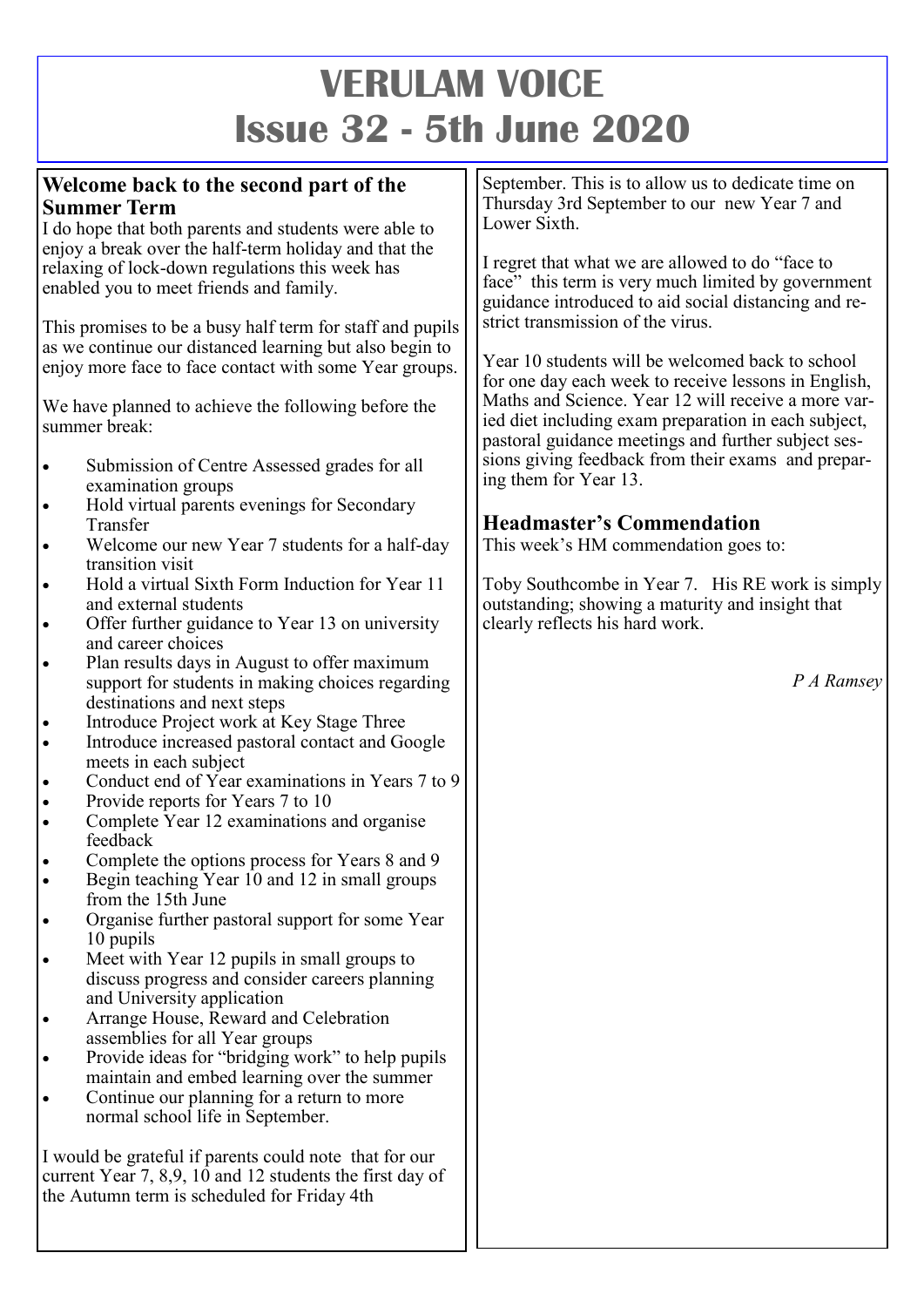## **Miles for Mills Update**

Even more challenges sent in over half term which has pushed the total up to a magnificent £5630 (£6851) if you include gift aid). An incredible effort by all involved in raising money for TCT in memory of Oli.

Below is a message from the Oli Mills Foundation:

*"A massive thank you to everyone at Verulam School who over the last two weeks came together in memory of Oli.*

*7 young people between the ages of 13-24 get diagnosed with cancer every single day in the UK and particularly at the current time, this money will do an awful lot of good.*

*Oli spent some of his best years at Verulam School and was lucky enough to meet some incredible friends and people who helped shape the time he had with us. We couldn't be prouder of our association with you guys and your continued support is not only inspirational, but testament to the values and ethos that drives the special community there.*



*Big love to you all."*

*#HopeSpringsEternal*

**We are aware that there are still some challenges pending, so will keep the Just Giving page open, so there is still time if you want to take part!**

**<https://www.justgiving.com/fundraising/verulamschoolmilesformills>**

Below is a list of challenges which have been completed over half term:

Sam in Year 8 and family completed: 193 x 10m garden shuttle runs and 8 x goals scored, 4 x 19.38 minutes Pilates sessions, 28 x 7 sets of training hoop runs.

Adam in Year 8 did his 1.938 miles (and a little extra!!) as part of a socially distant Parkrun kids marathon relay.

Ollie in Year 9 ran 1.938 miles in 18.40 minutes on the hottest day of the year!

Matthew in Year 8 ran 1.938 miles early morning before the start of home schooling.

Matt in Year 12 and Mum completed a 19 minute 38 second power walk

Lynton in Year 8 ran well over 19.38km in the past week.

Josh in Year 9 and Dad hiked 19.38km through Wendover Woods and up Coombe Hill.

The Whayman family completed a challenge of 19.38 miles worth of bike rides and 19.38km of dog walking.

Milo in Year 8 raised £100 for MfM by doing 1938 clean catches using his crazy catch.

Louis completing 1.938 (rounded up to 2) times 19.38 miles on his mountain bike with his Dad, while Mum completed 19hrs38mins on her Spinner bike.

Harrison in Year 10 completed a 5K run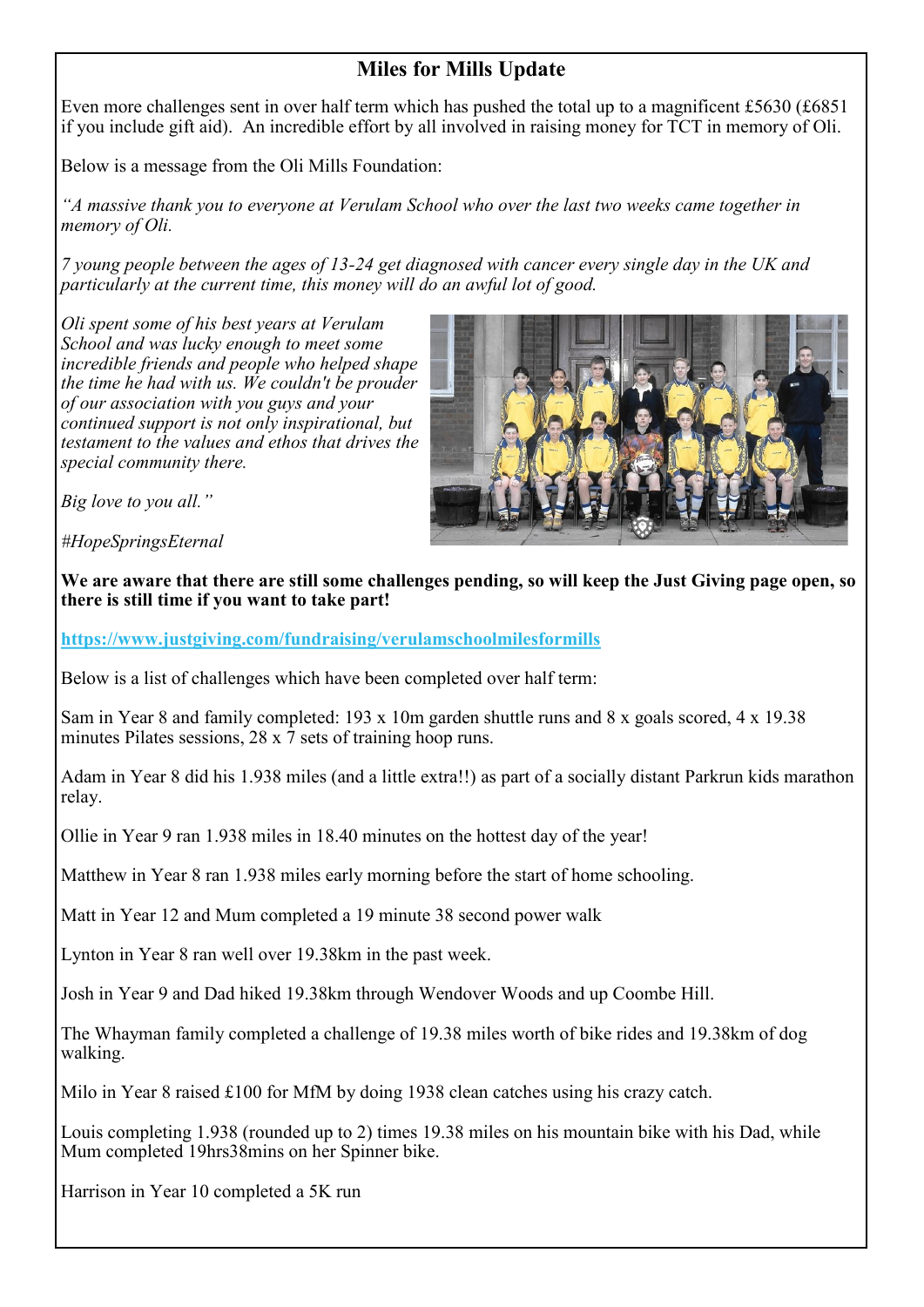Cont/d

Marcus in Year 8 and Daniel in Year 9 ran 19.38 miles (over 3 runs)

Alex in Year 7 decided to see how many penalties he could save in 19 minutes and 38 seconds. The result was he saved 79 out of 103!

Charlie in Year 9 & his dad walked 19.38km in 4hrs40mins.

Joshua in Year 7 did a sponsored Bounce for 19m38s

Mr Hammond completed 19 minutes' 38 secs worth of bench pressing 19.38kg

Mr Toley ran 19.38 laps of Verulam School, wearing 19 tops and losing one a lap. With Eddie Mills, Dave Bullock, Cara Leung (cycling) and Bruce Wilson in relay support.

Charlie Taylor 10C cycled 19.38Km, other members of his family did trampoline backflips, football and basketball goals and weightlifting.

Alex Culkin in Year 10 used half term to volunteer to help paint Clarence Park…19 hours and 38 minutes' worth.

Daniel Walsh in Year 7 did a 19.38 mile bike ride

Frank Naseby in Year 9 kicked in and scored 193 goals.

Davide in in Year 9 did a sponsored silence, which was a challenge for him as he doesn't stop talking!

Sebastian Jones in Year 8 has run 1.938 km each day of this week with his Mum, and has also cycled 19.38km this week.

Oscar and Nero in yr10 skateboarded a massive 120 miles over 3 days.

Mr Nicoll completed a 19.38km run in an impressive time.

Thank you to everyone for all your support with the MFM challenge. The Verulam community has really come together for an incredible cause.

*Mr D Tansley Head of Year 10*